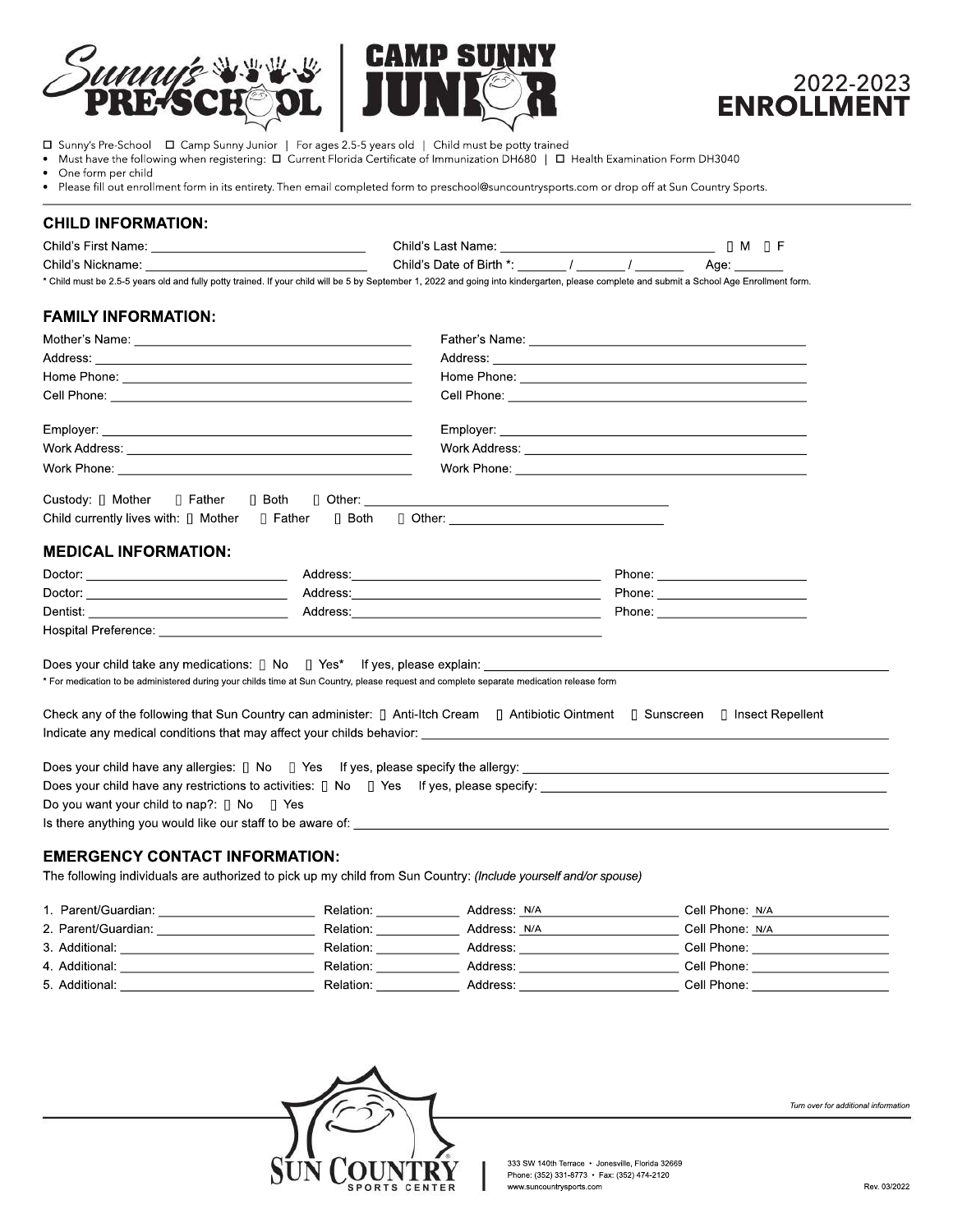



# 2022-2023 **ENROLLMENT**

• Please initial all appropriate areas

| Initials. In the set of the set of the set of the set of the set of the set of the set of the set o | <b>AUTOPAY:</b>                                                                                                                                                    |
|-----------------------------------------------------------------------------------------------------|--------------------------------------------------------------------------------------------------------------------------------------------------------------------|
|                                                                                                     | All families must be on autopay and leave credit or debit card information on file.                                                                                |
| Initials: <b>Alice Structure</b>                                                                    | <b>MEDICAL:</b>                                                                                                                                                    |
|                                                                                                     | I hereby grant permission for the staff of this facility to contact the listed medical personnel<br>to obtain emergency medical care if needed.                    |
| Initials: <b>Alice and Stru</b>                                                                     | <b>SPECIAL FOOD CONSUMPTION (OPTIONAL):</b>                                                                                                                        |
|                                                                                                     | I grant permission for my child to eat snacks beyond what they bring from home during 2022-2023<br>(i.e. birthday cake for special occasions).                     |
| Initials: _________                                                                                 | <b>DEPARTMENT OF CHILDREN AND FAMILIES (DCF)</b><br><b>REQUIRED ACKNOWLEDGMENT:</b>                                                                                |
|                                                                                                     | I acknowledge the following:                                                                                                                                       |
|                                                                                                     | I have received a copy of the Child Care Facility Brochure, "Know Your Child Care Facility"<br>(CF/PI 175-24) per section 7.3 of the Child Care Facility Handbook. |
|                                                                                                     | I have received a copy of the Child Care Facility Brochure, "The Flu - A Guide for Parents"<br>(CF/PI 175-70) per DCF requirements.                                |
|                                                                                                     | A written copy of Sun Country's discipline policy is available for review by the parent(s)<br>per section 2.8 of the Child Care Facility Handbook.                 |
|                                                                                                     | A written copy of the Sun Country program food and nutrition policy is available for review by the parent(s).                                                      |
|                                                                                                     | I hereby grant permission for the staff of this facility to have access to my child's records.                                                                     |
|                                                                                                     |                                                                                                                                                                    |
|                                                                                                     |                                                                                                                                                                    |

Date:



333 SW 140th Terrace • Jonesville, Florida 32669<br>Phone: (352) 331-8773 • Fax: (352) 474-2120 www.suncountrysports.com

*Turnoverforadditionalinformation*